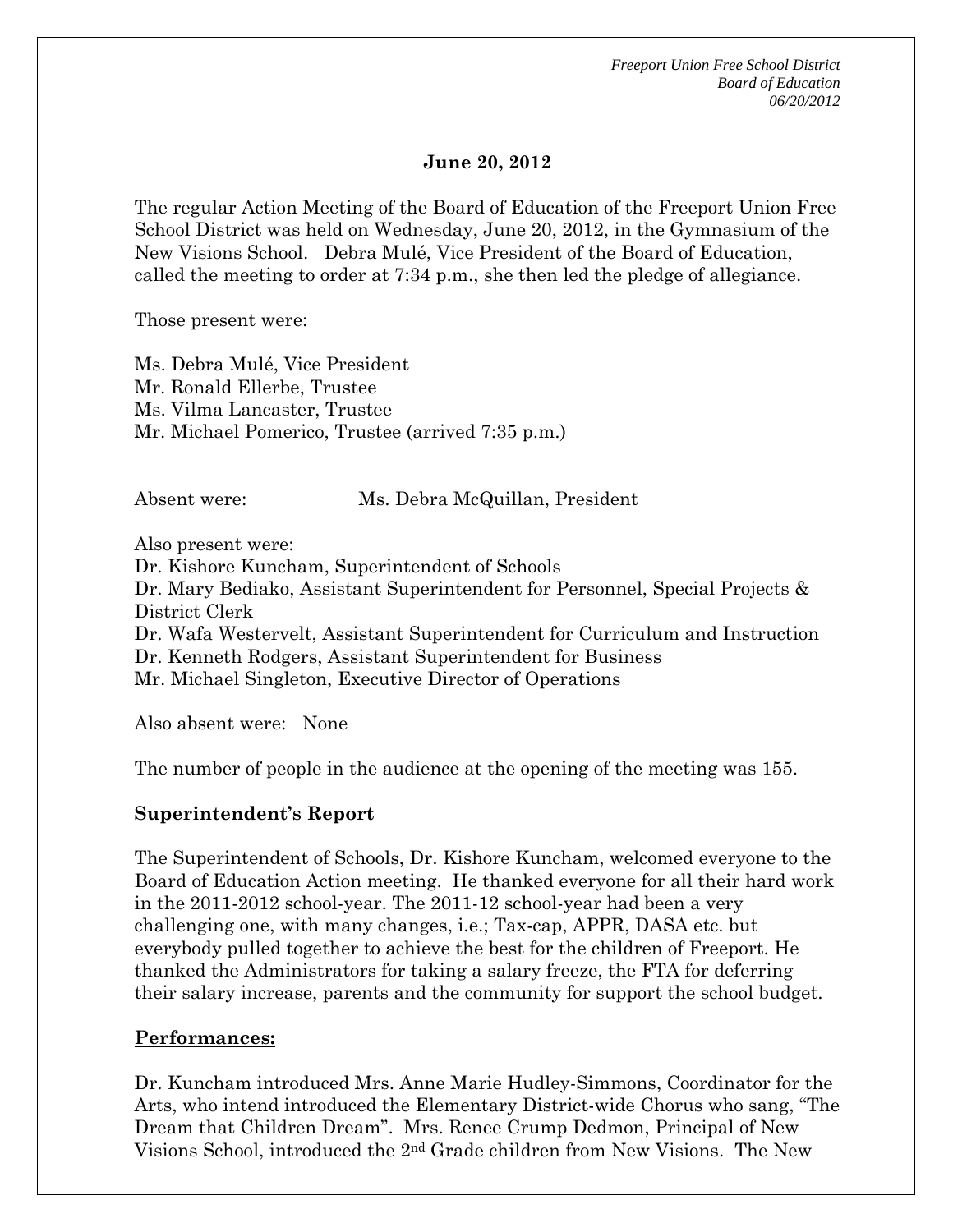Vision students sang and played different types of musical instruments. The performances were enjoyed all present.

#### Recognitions:

- a. Dr. Kuncham, recognized the members of the FHS Student Government who have attended several Board Meeting throughout the year to present reports on FHS events. Dr. Kuncham and Board Vice President, Ms. Debra Mulé, presented to each young woman a certificate and a pin. The recipients were; Elizabeth Mulé, Brittany Spell, Stephanie Morales, and Bianca Molina. Mr. Joshua Levitt, the advisor of the Student Government, was also recognized for his guidance of the students.
- b. The Superintendent recognized District staff members who were selected by their peers as outstanding individuals who personified the theme of their building for "Celebrating Success Program" As part of the District Goal, The Monthly Employee Recognition Program was designed to promote morale and recognize individuals who go above and beyond the call of duty. The Principals of each building presented each honoree. The honorees were:
- o Janet Lalmansingh, Columbus Avenue, Promoting Teamwork, October 2011
- o Donna Rusinek, Archer Street, Demonstrating Exemplary Effort, November, 2011
- o Geraldine LaPenne, Bayview Avenue, Going Above and Beyond, December, 2011
- o Clorinda Pawlak, Leo F. Giblyn, Implementing New Ideas, January 2012
- o Beverly Losee, New Visions, Giving a Student extra Attention, February, 2012
- o Matthew Yatsyla, Carolyn G. Atkinson, Demonstrating Pride for One's work, March 2012
- o Angel Menendez, Dodd Middle School, Pitching in to Help a Colleague/Parent , April , 2012
- o Michele Seaman, Freeport High School, Tackling an old Problem in a Fresh Way, May 2012
- o Arthalia Brown, Administration Building, Willingly Sharing Information, June 2012
- o Darrell Byrd, Buildings & Grounds, Promoting a Positive Attitude, July 2012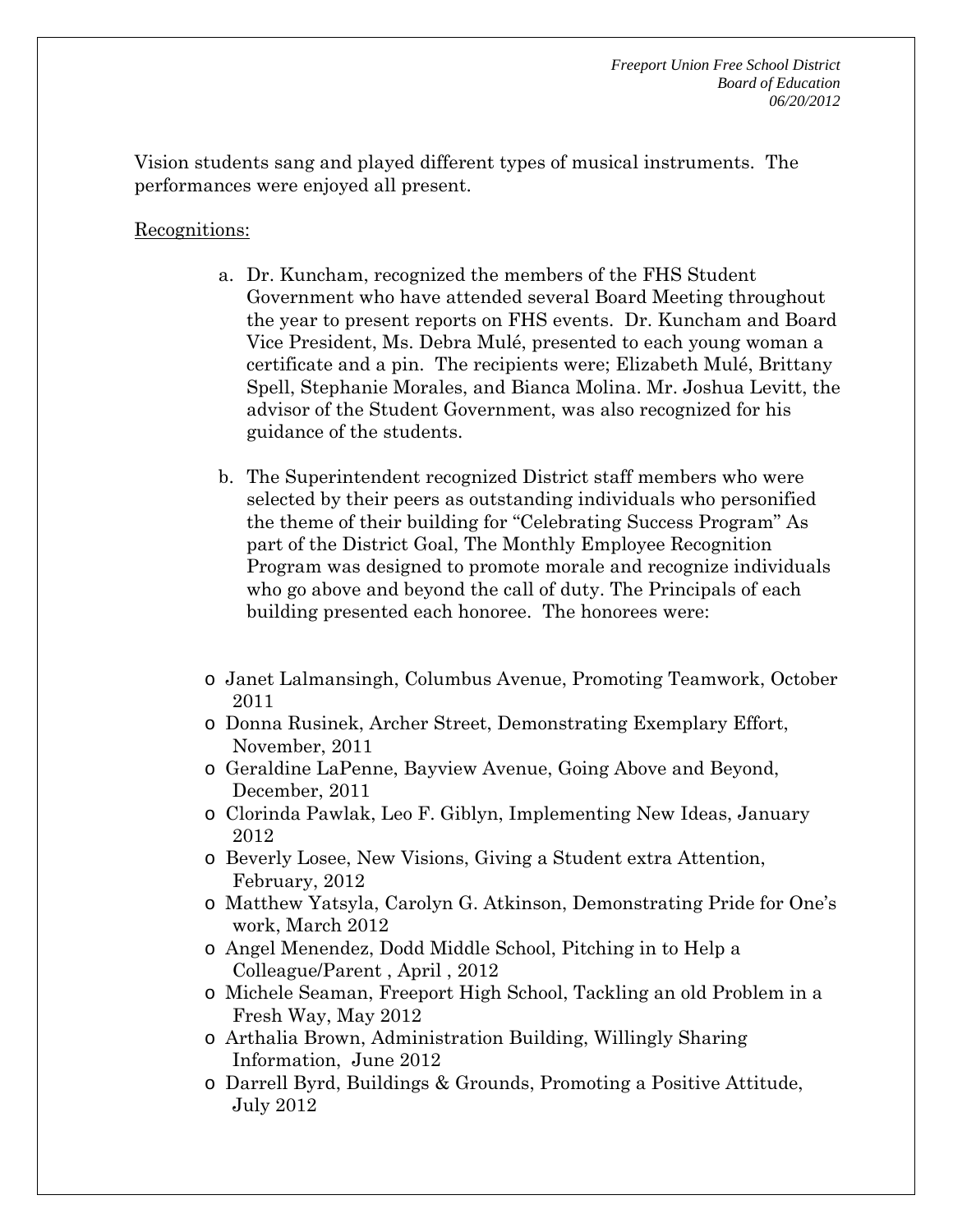*Freeport Union Free School District Board of Education 06/20/2012* 

#### **Announcements:**

Dr. Kuncham then informed everyone about the following:

- Due to the collaborative work between the Teachers and Administrators, Freeport Union Free School District may be one of the very few districts that will be able to file the APPR Plans with New York State in a timely fashion. Thank you to everyone for working tirelessly to get the job done.
- Standard and Poor's has reaffirmed the Districts AA Bond Rating which is one of the highest in New York State.
- The District will be refinancing an energy performance contract lease agreement that may result in a savings of more than \$800,000 for our taxpayers over the term of the lease agreement.
- Announced the continuing partnership with J. P. Morgan Chase and United Way to also expand their funding for summer programs for 5th and 6th graders.
- The District is applying for a New York State Management Efficiency grant. If successful, we can receive \$700,000 each year for 3 years.
- Congratulations to Mr. Michael Pomerico, Trustee. He is being honored by the Freeport Republican Club for his many years of service to the Community and the children of Freeport.

### **Questions from the Public**

The public was given the opportunity to address the Board of Education. Each speaker was allowed to address the Board for four minutes on the Agenda only. The Board and administration addressed the comments from the public.

### **Items for Action**

On a motion by Mr. Ellerbe and a second by Mr. Pomerico the following items were approved on a Consent Agenda. The vote was unanimous, Ellerbe, Lancaster, Mulé and Pomerico.

### **Acceptance of the Minutes**

**BE IT RESOLVED,** that the Board of Education of the Freeport Union Free School District hereby accepts the minutes of the following meetings as written: May 15, 2012, May 23, 2012, June 6, 2012

### **Personnel**

**Leave of Absence**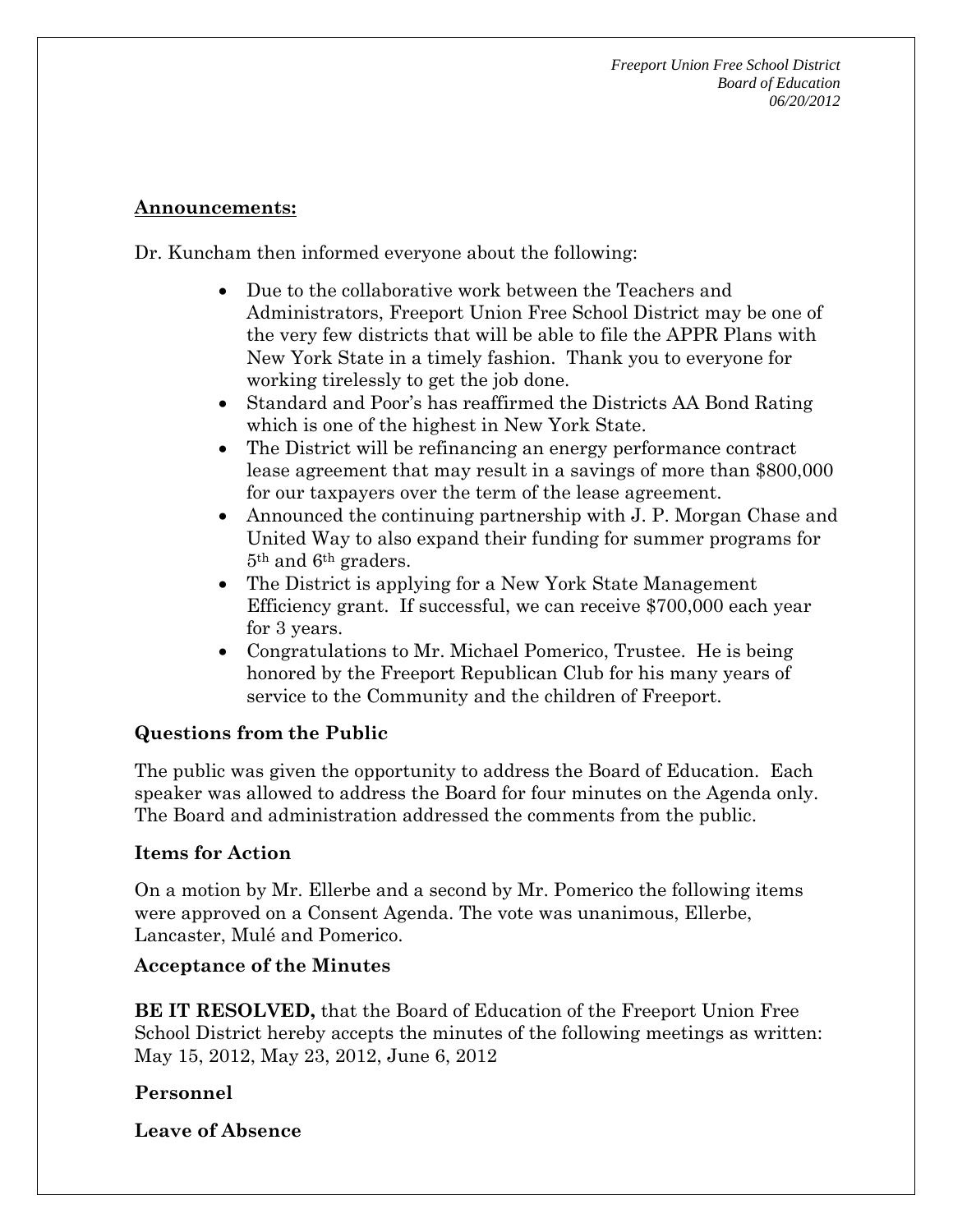**BE IT RESOLVED**, that the Board of Education of the Freeport Union Free School District hereby grants a request for leave of absence as listed below:

**Meghan McCormack-Carney,** Elementary Teacher, effective May 18, 2012 through June 1, 2012, for child care.

**Virginia Ramkissoon,** full-time Teaching Assistant, effective May 30, 2012 through June 30, 2012, for health reasons.

**Jane O'Hanlon,** Teacher, effective June 11, 2012 through June 30, 2012, for health reasons.

**Janice Falco,** Typist-Clerk, effective June 11, 2012 through June 27, 2012, for health reasons.

**Jessica Crowley, English Teacher, effective June 4, 2012 through June 30,** 2012, for child care.

**Makeva Elliott,** part-time Typist Clerk, effective June 11, 2012 through July 29, 2012, for health reasons.

# **Resignation of Staff**

**BE IT RESOLVED**, that the Board of Education of the Freeport Union Free School District hereby accepts the letter(s) of resignation from the following staff member(s) as listed below:

**Marta Flores,** Elementary Teacher, effective June 30, 2012, personal reasons. **Jessica Miller**, full-time Teaching Assistant, effective August 31, 2012, to accept another position in the District.

**Jacqueline Capobianco**, full-time Teaching Assistant, effective August 31, 2012, to accept another position in the District.

**Christine Trotter,** full-time Teaching Assistant, effective August 31, 2012, for personal reasons.

**Adele Haskell,** full-time Teaching Assistant, effective August 31, 2012, for personal reasons.

**Carly Loewenthal,** part-time Teaching Assistant, effective June 30, 2012, personal reasons.

**Mariela Gutterman,** part-time Teaching Assistant, effective August 31, 2012, for personal reasons.

# **Administrative Appointment – Temporary**

**BE IT RESOLVED**, that the Board of Education of the Freeport Union Free School District, upon the recommendation of the Superintendent, hereby appoints the individual(s) listed below, in accordance with the rules of the Board of Regents. These individual(s) shall possess appropriate certification allowing them to serve as Administrators in the public schools of New York. **Jacqueline Matos,** Principal, Community Evening High School**,** a temporary appointment effective September 1, 2012 through June 30, 2013. The

compensation for this appointment will be \$14,077, according to the Community School Schedule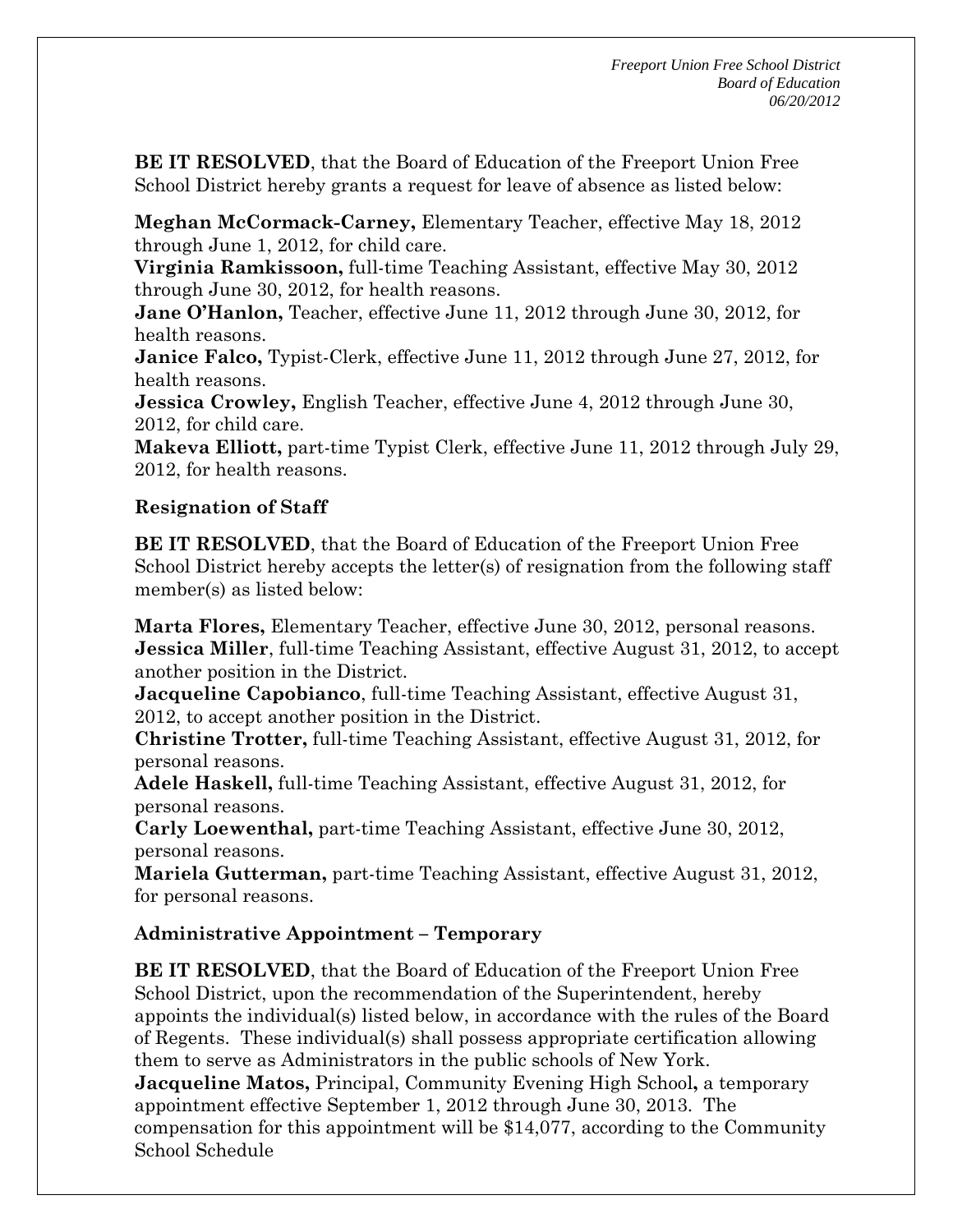**Michael Campligia,** Assistant Principal, Community Evening High School**,** a temporary appointment effective September 1, 2012 through June 30, 2013. The compensation for this appointment will be \$13,457, according to the Community School Schedule.

# **Appointment of Staff – Administrative – Probationary**

**BE IT RESOLVED,** that the Board of Education of the Freeport Union Free School District, upon the recommendation of the Superintendent, hereby appoints the individual(s) listed below, in accordance with the rules of the Board of Regents. These individual(s) shall possess appropriate certification allowing them to serve as Administrators in the public schools of New York.

**Glenn Stewart**, Assistant Director of Pupil Personnel, a probationary appointment effective July 1, 2012 with an anticipated tenure date of July 1, 2015. Compensation for this position will be on step 8 of the FSAA Schedule at \$115,283.

# **Appointment of Staff – Probationary**

**Angela Behr**, Guidance Counselor, (replacing F. Polanco, resigned) a probationary appointment effective September 1, 2012 through August 31, 2014 with an expected tenure date of September 1, 2014. Compensation will be on step 1 of the H3D Schedule at \$71,811. Assignment: FHS. **Kerri Loper,** Special Education Teacher, (replacing J. Dupas, resignation) a probationary appointment effective September 1, 2012 through August 31, 2015 with an expected tenure date of September 1, 2015. Compensation will be on step 1 of the U3D Schedule at \$62,830. Assignment: FHS. **Lauren Fisher**, Special Education Teacher, (replacing J. McKinstry, resignation) a probationary appointment effective September 1, 2012 through August 31, 2015 with an expected tenure date of September 1, 2015. Compensation will be on step 1 of the U3D Schedule at \$62,830. Assignment: Archer.

### **Appointment of Staff – Temporary**

**Gina Silecchia**, Permanent Substitute, a temporary appointment effective September 1, 2012 through June 21, 2013. Assignment: Bayview.

**Dana Berner,** Reading Teacher, (leave replacement T. Stasi) a temporary appointment effective September 1, 2012 through January 31, 2013. Compensation will be pro-rated on step 2-2A of the U3D Schedule at \$65,485. Assignment: New Visions.

**Jacqueline Capobianco,** Permanent Substitute, a temporary appointment effective September 1, 2012 through June 21, 2013. Assignment: Archer.

**Jessica Miller**, Permanent Substitute, a temporary appointment effective September 1, 2012 through June 21, 2013. Assignment: Archer.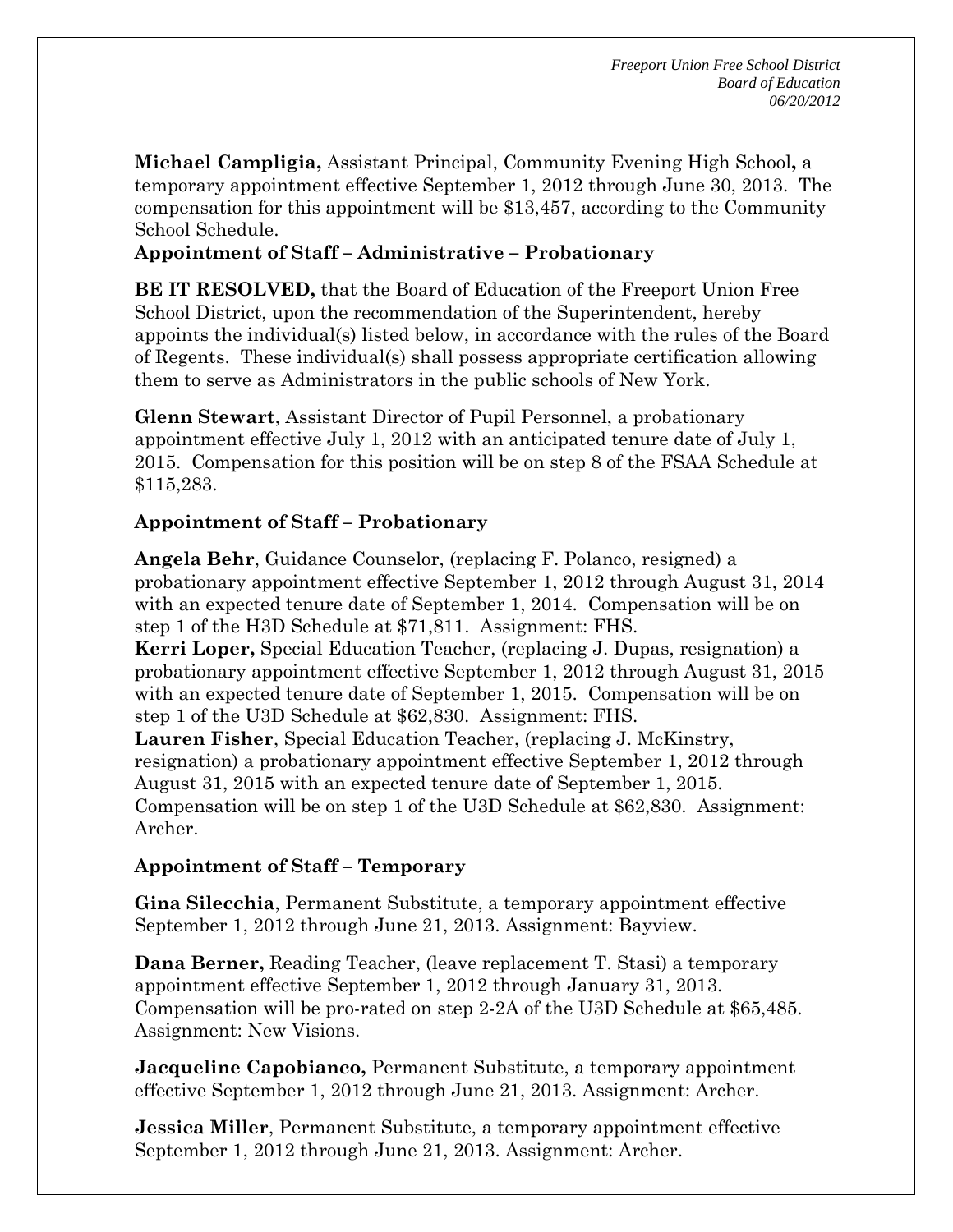**Kristan Duffy,** Permanent Substitute, a temporary appointment effective September 1, 2012 through January 31, 2013. Assignment: New Visions.

### **Appointment of Supervisory Staff**

**BE IT RESOLVED,** that the Board of Education of the Freeport Union Free School District, upon the recommendation of the Superintendent, hereby appoints the following individuals as Supervisors:

| <b>NAME</b>                 | <b>ASSIGNMENT</b>                                       | <b>SCHOOL</b>      | <b>STIPEND</b> |
|-----------------------------|---------------------------------------------------------|--------------------|----------------|
| Sarah Molese                | <b>Lead Nurse</b><br>Districtwide                       |                    | \$3,256        |
| Catherine Rode              | Art Facilitator<br>Districtwide                         |                    | \$3,256        |
| Ruth Breidenback            | Music Facilitator                                       | Districtwide       | \$3,256        |
| <b>Cindy Misrock</b>        | <b>Co-Lead Social Workers</b>                           | Districtwide       | \$1,628        |
| <b>Felice Niland</b>        |                                                         |                    | \$1,628        |
| Donna Rusinek               | Science Facilitator                                     | Archer             | \$3,256        |
| Merily Masin                | English Lang. Arts Lead<br>Teacher                      | Archer             | \$3,256        |
| Linda Marino                | Mathematics Lead<br>Teacher                             | Archer             | \$3,256        |
| Michael Huisman             | Science Facilitator<br>Bayview                          |                    | \$3,256        |
| Andrea Parisi               | English Lang. Arts Lead<br>Teacher                      | Bayview            | \$3,256        |
| Wendy Valasky               | Mathematics Lead<br>Teacher                             | Bayview            | \$3,256        |
| Therese Casoria             | Science Facilitator                                     | Giblyn             | \$3,256        |
| Larraine Brown              | English Lang. Arts Lead<br>Teacher                      | Giblyn             | \$3,256        |
| Mary Kelly                  | Mathematics Lead<br>Giblyn<br>Teacher                   |                    | \$3,256        |
| Michael De<br>Gennnaro      | Science Facilitator                                     | <b>New Visions</b> | \$1,628        |
| Carol Cartinella            |                                                         |                    | \$1,628        |
| Constance Malcolm-<br>Grant | English Lang. Arts Lead<br>Teacher                      | New Visions        | \$3,256        |
| <b>Allan Brimer</b>         | Mathematics Lead<br>Teacher                             | <b>New Visions</b> | \$3,256        |
| Karen Weckler               | Science Facilitators- 5 <sup>th</sup>                   | Atkinson           | \$1,628        |
| Matthew Yatsyla             | grade<br>Science Facilitators- 6 <sup>th</sup><br>grade |                    | \$1,628        |

### 2012-2013 SUPERVISORY ASSIGNMENTS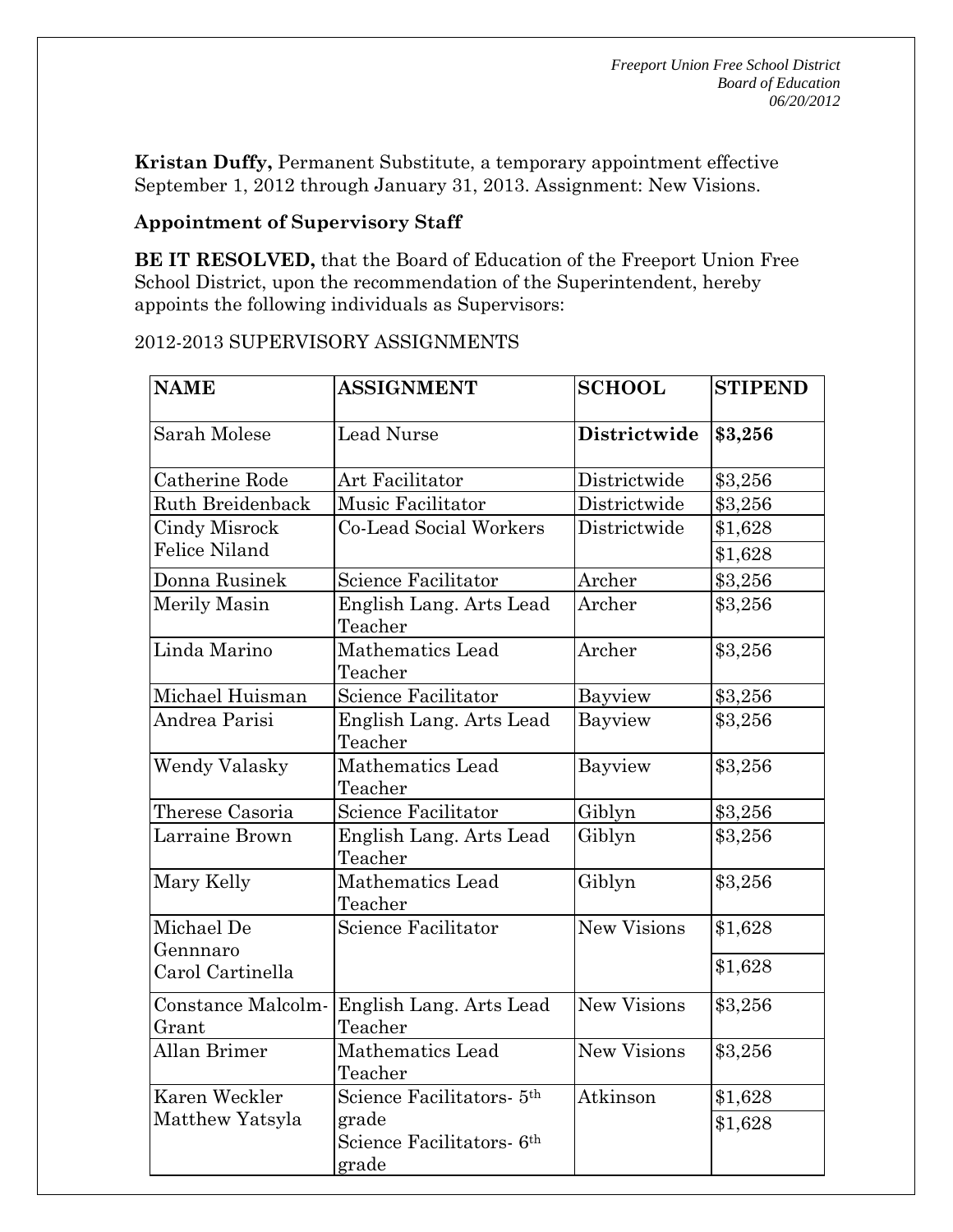| Diane Notti          | Special Education Lead           | Atkinson   | \$3,256 |
|----------------------|----------------------------------|------------|---------|
|                      | Teacher                          |            |         |
| Karen Heins          | Team Leader                      | Atkinson   | \$3,256 |
| MaryAnne Keane       | Team Leader                      | Atkinson   | \$3,256 |
| Kerri Sparacia       | Team Leader                      | Atkinson   | \$3,256 |
| Jeanne Sanders       | Team Leader                      | Atkinson   | \$3,256 |
| Jennifeer Ferrarelli | Team Leader                      | Atkinson   | \$3,256 |
| Donna Librizzi       | Team Leader                      | Atkinson   | \$3,256 |
| Karen Wecksler       | Team Leader                      | Atkinson   | \$3,256 |
| Thesla Bongiorno     | Team Leader                      | Atkinson   | \$3,256 |
| Michael Filaski      | 7 <sup>th</sup> Gr. Team Leader  | Dodd       | \$3,256 |
| Danielle Ballard     | <sup>7th</sup> Gr. Team Leader   | Dodd       | \$3,256 |
| <b>Shelly Scully</b> | <sup>7th</sup> Gr. Team Leader   | Dodd       | \$3,256 |
| Judith Summers       | 7th Gr. Team Leader              | Dodd       | \$3,256 |
| Anthony Aniano       | Mathematics Lead                 | Dodd       | \$3,256 |
|                      | Teacher                          |            |         |
| <b>Shelly Scully</b> | Social Studies Lead              | Dodd       | \$3,256 |
|                      | Teacher                          |            |         |
| Thomas Doyle         | Science Lead Teacher             | Dodd       | \$3,256 |
| Lori Cohen           | <b>English Lead Teacher</b>      | Dodd       | \$3,256 |
| <b>Bridget Zamot</b> | Foreign Language Lead<br>Teacher | Dodd       | \$3,256 |
| Nancy Berg           | Special Education Lead           | Dodd       | \$3,256 |
|                      | Teacher                          |            |         |
| James Wandzilak      | Technology & FACS Lead           | Dodd       | \$3,256 |
|                      | Teacher                          |            |         |
| Andrea Kane          | English Department Chair FHS     |            | \$5,259 |
| Michael Campiglia    | Science Department Chair         | <b>FHS</b> | \$5,259 |
| Patricia Duffy       | Special Ed. Department           | <b>FHS</b> | \$5,259 |
|                      | Chair                            |            |         |
| Jacqueline Matos     | Mathematics Department           | <b>FHS</b> | \$5,259 |
|                      | Chair                            |            |         |
| Linda Hendrickson    | Social Studies Department FHS    |            | \$5,259 |
|                      | Chair                            |            |         |
| Emma Perdomo         | Guidance Department<br>Chair     | <b>FHS</b> | \$5,259 |
| Gleni Peña           | World Language                   | <b>FHS</b> | \$5,259 |
|                      | Department Chair                 |            |         |
| Richard Johnson      | Technology/Business Lead         | <b>FHS</b> | \$3,256 |
|                      | Teacher                          |            |         |
| Betsy Funch          | Student Org. Controller          | <b>FHS</b> | \$5,250 |

# **Appointment of Summer Academy of the Arts/Enrichment Staff**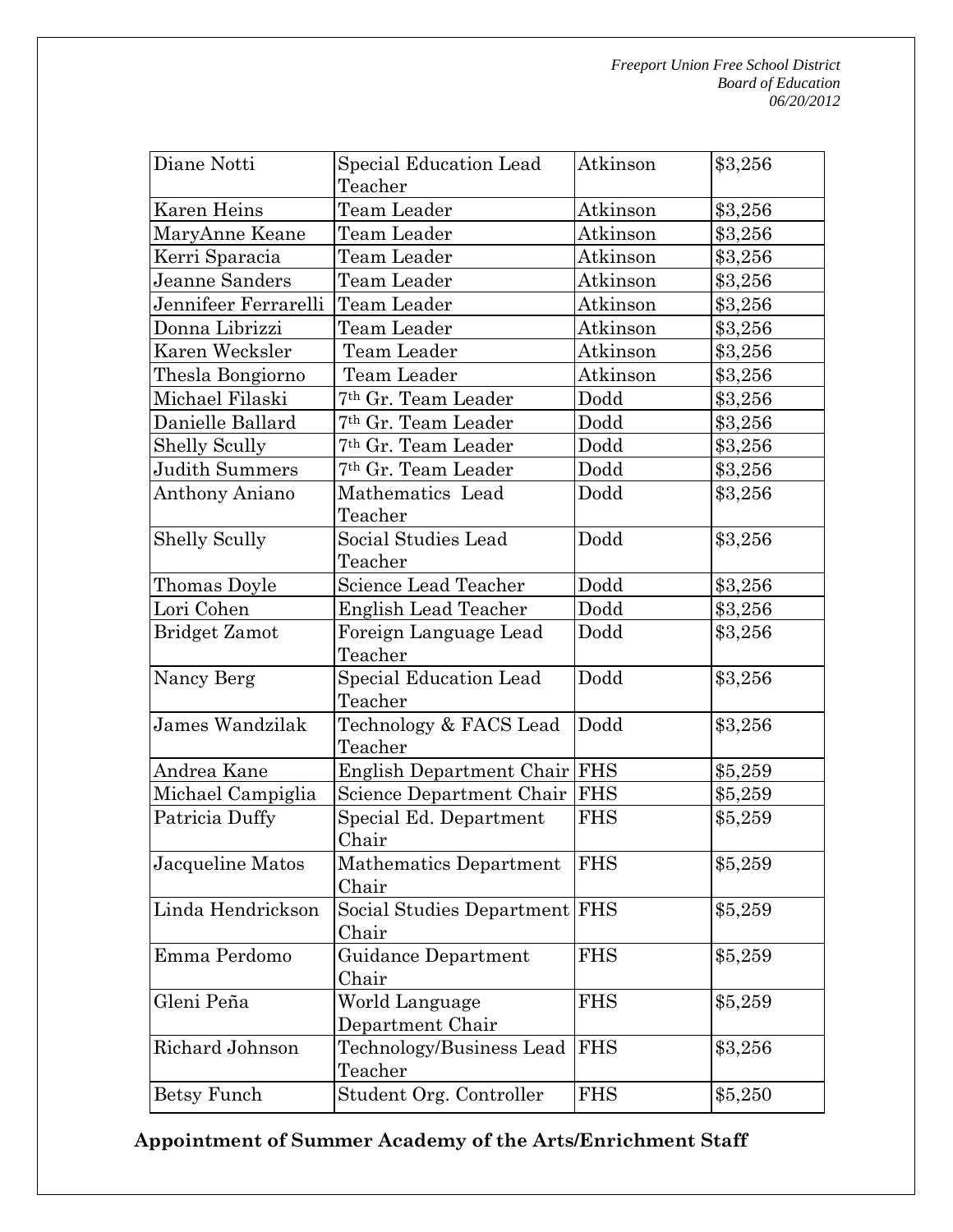**BE IT RESOLVED**, that the Board of Education of the Freeport Union Free School District, upon the recommendation of the Superintendent, hereby appoints the individuals listed in accordance with the rules of the Board of Regents. These individuals shall possess appropriate certification allowing them to serve as teachers in the public schools of New York

| Ronald Federici           | \$3,478.88 |
|---------------------------|------------|
| Adam Rubin                | \$3,478.88 |
|                           |            |
| Catherine Beck            | \$3,478.88 |
| Jennifer Skelly           | \$3,478.88 |
|                           |            |
| Dr. Talonda Thomas        | \$3,478.88 |
| Sherill Spruill           | \$3,478.88 |
|                           |            |
| Amy Bendel                | \$3,478.88 |
| Shenequa Thompson         | \$3,478.88 |
|                           |            |
| Mahendra Guerrier         | \$3,478.88 |
|                           |            |
| Geraldine LaPenne         | \$3,478.88 |
| Jeannie Rodriguez         | \$3,478.88 |
|                           |            |
| Agnes Ford-Burgess        | \$2,696.88 |
| <b>Teaching Assistant</b> |            |
| Vida Brizill              | \$925.56   |
|                           |            |

#### **CSE/CPSE Minutes**

**BE IT RESOLVED,** that the Board of Education of the Freeport Union Free School District hereby accepts the minutes of the meetings of the Committee on Special Education and the Committee on Preschool Special Education for the following dates:

March 1, 9, 28, 2012; April 2, 3, 4, 6, 17, 18, 19, 23, 25, 27, 2012; May 2, 3, 4, 7, 8, 9, 10, 14, 15, 16, 17, 21, 22, 23, 24, 30, 31, 2012; June 1, 4, 5, 6, 2012.

### **Other Items for Action**

On a motion by Mr. Ellerbe and a second by Mr. Pomerico the following item was approved:

### **Retirement of Staff**

**BE IT RESOLVED,** that the Board of Education of the Freeport Union Free School District hereby accepts the letter of resignation for the purpose of retirement from the following staff member as listed: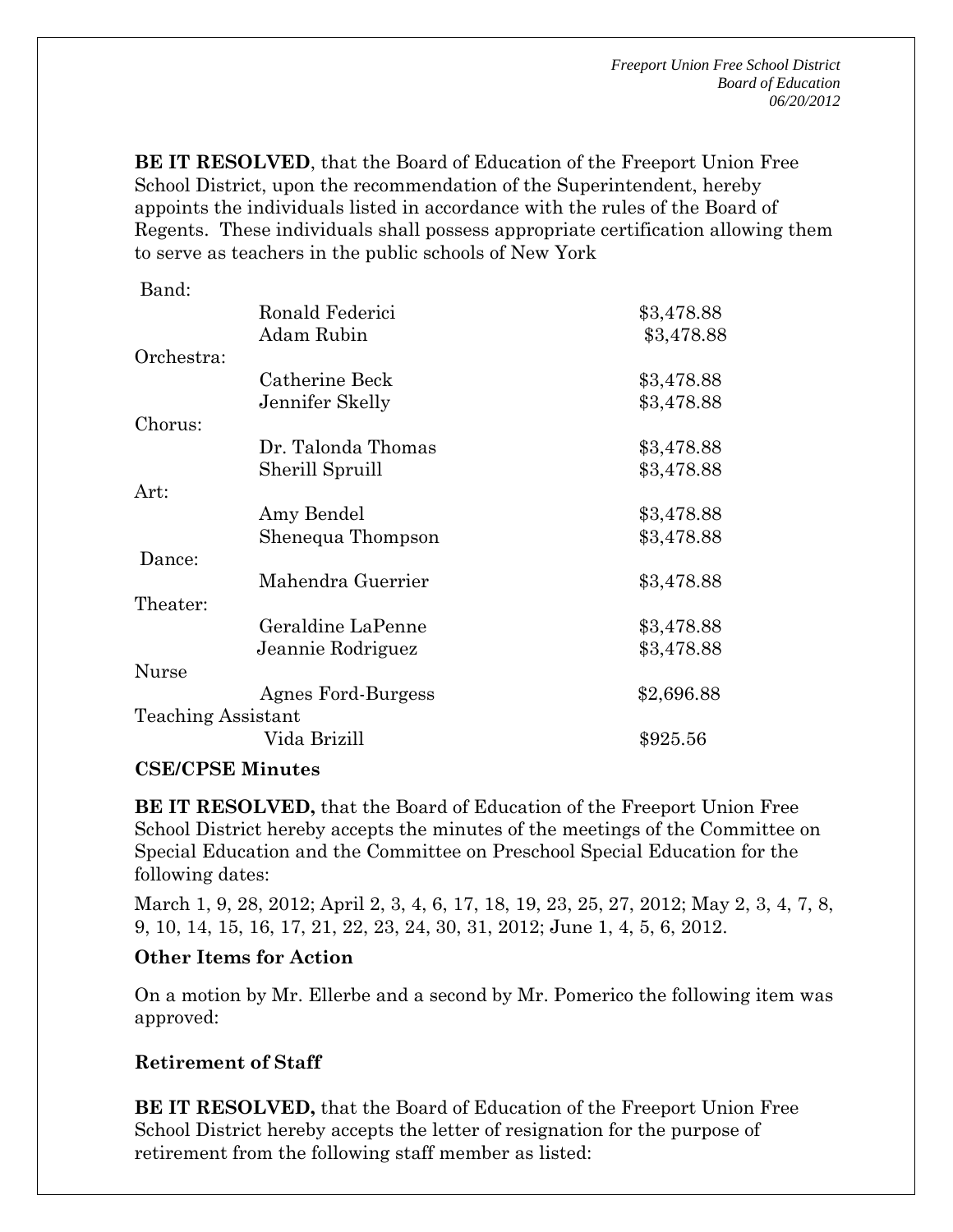**Connie Lynam**, part-time Teacher Aide, effective July 1, 2012, after serving the children of Freeport for more than 8 years.

**Gloria Adams**, Teaching Assistant, effective July 6, 2012, after serving the children of Freeport for more than 38 years.

**Alejandrina Miranda,** Teaching Assistant, effective July 1, 2012, after serving the children of Freeport for more than 11 years.

The motion carried unanimously**.** The vote was; Ellerbe, Lancaster, Mulé and Pomerico.

On a motion by Ms. Lancaster and a second by Mr. Pomerico the following item was approved:

### **Granting of Tenure**

**BE IT RESOLVED,** that the Board of Education of the Freeport Union Free School District hereby grants tenure status to the following individual(s):

| Teacher(s)                  |               |                           |                    |  |  |
|-----------------------------|---------------|---------------------------|--------------------|--|--|
| <b>NAME</b>                 | <b>SCHOOL</b> | <b>TENURE AREA</b>        | <b>TENURE DATE</b> |  |  |
| Rebecca Karp                | Giblyn        | Special Education         | September 1, 2012  |  |  |
| Caitlin Donovan             | <b>FHS</b>    | Music                     | September 1, 2012  |  |  |
| Lori Golbert                | Archer/NV     | Reading                   | September 1, 2012  |  |  |
| Thomas Foley                | <b>FHS</b>    | Technology                | September 7, 2012  |  |  |
| <b>Bryan Fiore</b>          | Atkinson      | Special Education         | September 8, 2012  |  |  |
| Lynda Wood                  | <b>FHS</b>    | Special Education         | September 8, 2012  |  |  |
| <b>Christopher Dressler</b> | <b>FHS</b>    | Special Education         | Sepetmber 8, 2012  |  |  |
| Teaching Assistant(s)       |               |                           |                    |  |  |
| Lisa Chimeri                | Giblyn        | <b>Teaching Assistant</b> | September 1, 2012  |  |  |
| Janet Lalmansingh           | Columbus      | <b>Teaching Assistant</b> | September 1, 2012  |  |  |
| Joanne Pumo                 | Dodd          | <b>Teaching Assistant</b> | September 1, 2012  |  |  |
| Jacqueline Capobianco       | Archer        | <b>Teaching Assistant</b> | September 1, 2012  |  |  |
| Jeanine Morsch              | Columbus      | <b>Teaching Assistant</b> | September 1, 2012  |  |  |
| Shari Wiener                | Bayview       | <b>Teaching Assistant</b> | September 1, 2012  |  |  |
| Maria Kawalchuk             | Atkinson      | <b>Teaching Assistant</b> | September 1, 2012  |  |  |
| <b>Francine Sigler</b>      | Dodd          | <b>Teaching Assistant</b> | September 15, 2012 |  |  |
| <b>Russell Notti</b>        | Atkinson      | <b>Teaching Assistant</b> | October 13, 2012   |  |  |
| Tiffany Leotaud-Shinkonde   | Dodd          | Teaching Assistant        | October 23, 2012   |  |  |
| Nancy Eitelberg             | Archer        | <b>Teaching Assistant</b> | October 26, 2012   |  |  |

The motion carried unanimously**.** The vote was; Ellerbe, Lancaster, Mulé and Pomerico.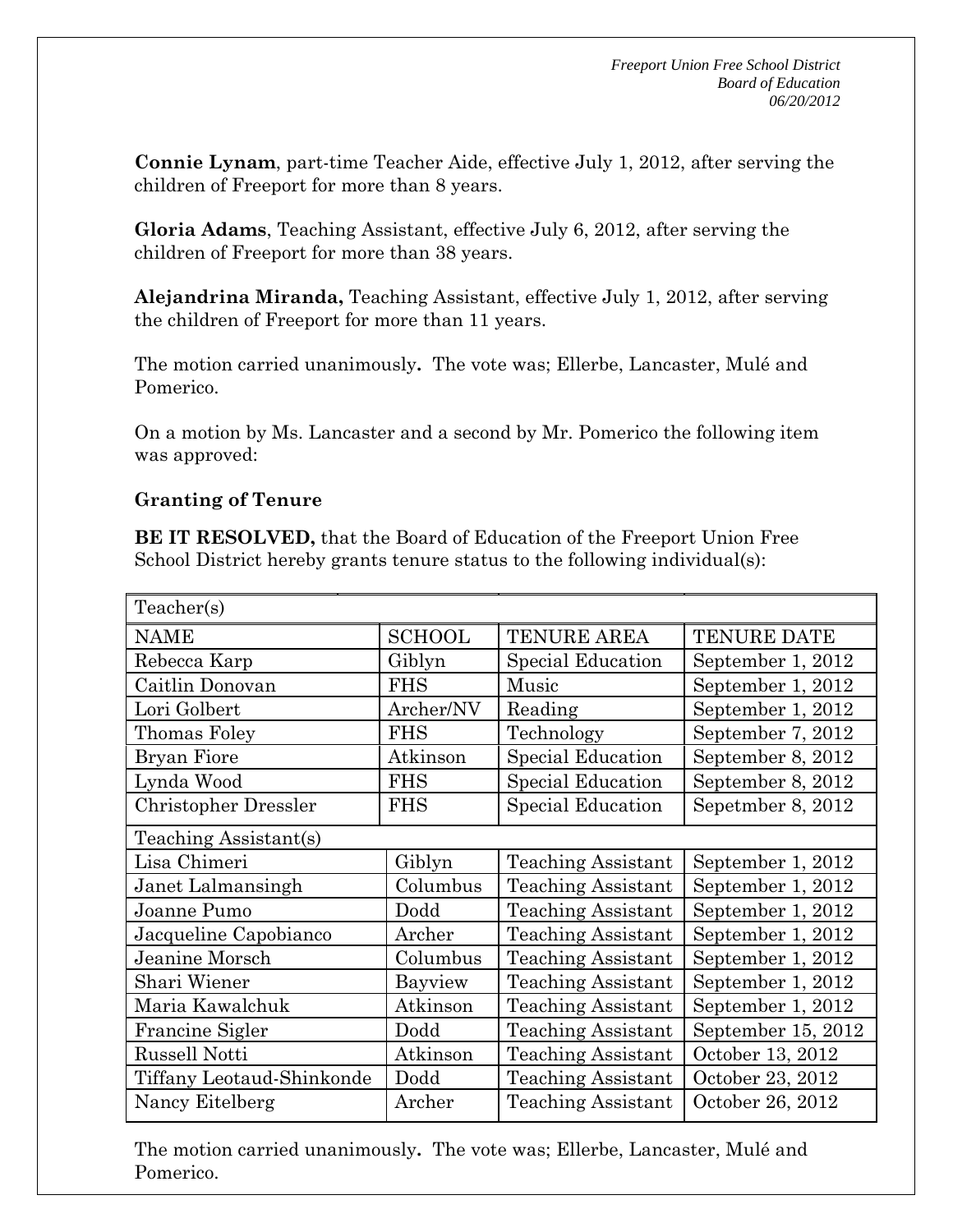On a motion by Mr. Pomerico and a second by Mr. Ellerbe, the following item was approved:

# **Adoption of the Revised Policies**

**BE IT RESOLVED,** that the Board of Education of the Freeport Union Free School District hereby adopts the Board of Education Revised Policies as attached;

Dignity Act for All Students #7550

Civility, Citizenship and Character Education/Interpersonal Violence Prevention Education #8242.

The motion carried unanimously**.** The vote was; Ellerbe, Lancaster, Mulé and Pomerico.

On a motion by Mr. Ellerbe and a second by Ms. Lancaster, the following item was approved:

# **Adoption of the Revised Code of Conduct**

**BE IT RESOLVED,** that the Board of Education of the Freeport Union Free School District hereby adopts the revised Code of Conduct for 2012-2013 School Year.

The motion carried unanimously**.** The vote was; Ellerbe, Lancaster, Mulé and Pomerico.

On a motion by Ms. Lancaster and a second by Mr. Pomerico the following item was approved:

# **Adoption of the Annual Professional Performance Review (APPR) Plans**

**BE IT RESOLVED**, that the Board of Education of the Freeport Union Free School District herewith approves and adopts the attached documents as the District's Annual Professional Performance Review plan for classroom teachers and principals in compliance with the Education Law §3012-c, 8 N.Y.C.R.R. 30-2 and 8 N.Y.C.R.R. 100.2; and

**BE IT FURTHER RESOLVED**, that the Board of Education authorizes the Superintendent or his designee to submit the plan via the online portal, "Review Room", or via any other means allowable by law, to the Commissioner of Education for review.

The motion carried unanimously**.** The vote was; Ellerbe, Lancaster, Mulé and Pomerico.

On a motion by Mr. Ellerbe and a second by Mr. Pomerico the following item was approved: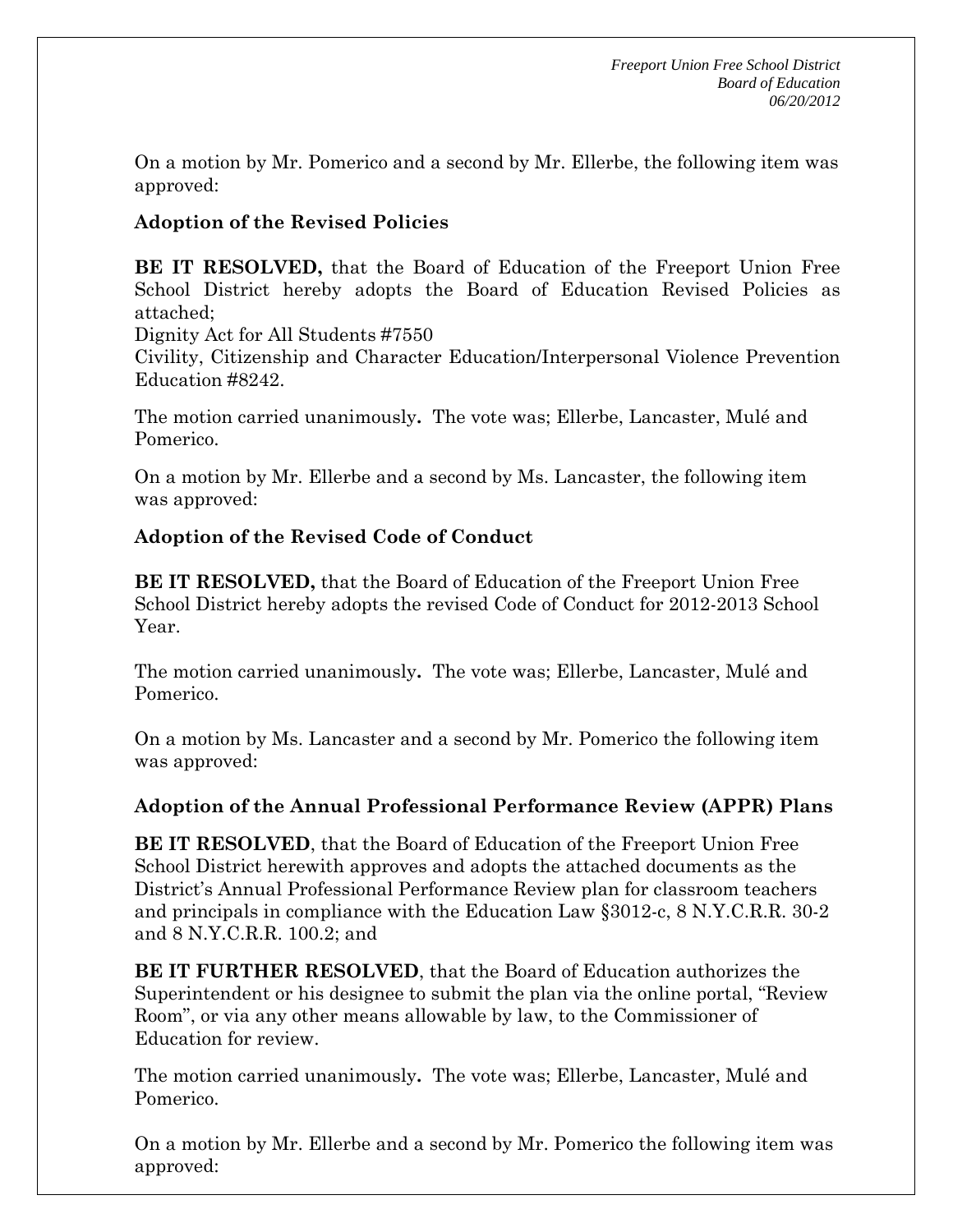*Freeport Union Free School District Board of Education 06/20/2012* 

#### **Appointment of Dignity Act Coordinators**

**BE IT RESOLVED**, by the Board of Education of the Freeport Union Free School District hereby appoints the following individuals as Dignity Act Coordinators in their respective schools as listed:

 Mary Gargiulo Archer Street Elementary School Elizabeth Biscotti Archer Street Elementary School Patricia Belfi Atkinson Intermediate School Mike Fee **Atkinson** Intermediate School Mariella Echegaray Ryan Atkinson Intermediate School Nina Sasso Atkinson Intermediate School Alma Rocha Bayview Avenue Elementary School Cindy Misrock Bayview Avenue Elementary School Emmy Nicholas Alvarado Columbus Early Childhood Center Linda Wiener Columbus Early Childhood Center Felice Niland Dodd Middle School Danielle Ballard Dodd Middle School Nancy Berg Dodd Middle School Michael Filaski Dodd Middle School John O'Mard Dodd Middle School Judi Summers Dodd Middle School Gisselle Campbell Ham Freeport High School Maria Duran Freeport High School Rosemary Garcia Freeport High School Robert Lordi Freeport High School Joseph Mille Freeport High School Clorinda Pawlak Giblyn Elementary School Carmen Tarantino Giblyn Elementary School Susan Deluca New Visions Elementary School Diana Octave Boxill New Visions Elementary School Michael Singleton District-wide

The motion carried unanimously**.** The vote was; Ellerbe, Lancaster, Mulé and Pomerico.

On a motion by Mr. Pomerico and a second by Mr. Ellerbe, the following item was approved:

#### **Approval of an Interim Director of the Arts**

**BE IT RESOLVED,** that the Board of Education of the Freeport Union Free School District hereby approves Anne Marie Hudley Simmons to serve in the capacity of an Interim Director of the Arts, effective July 1, 2012, at a per diem rate of \$600; and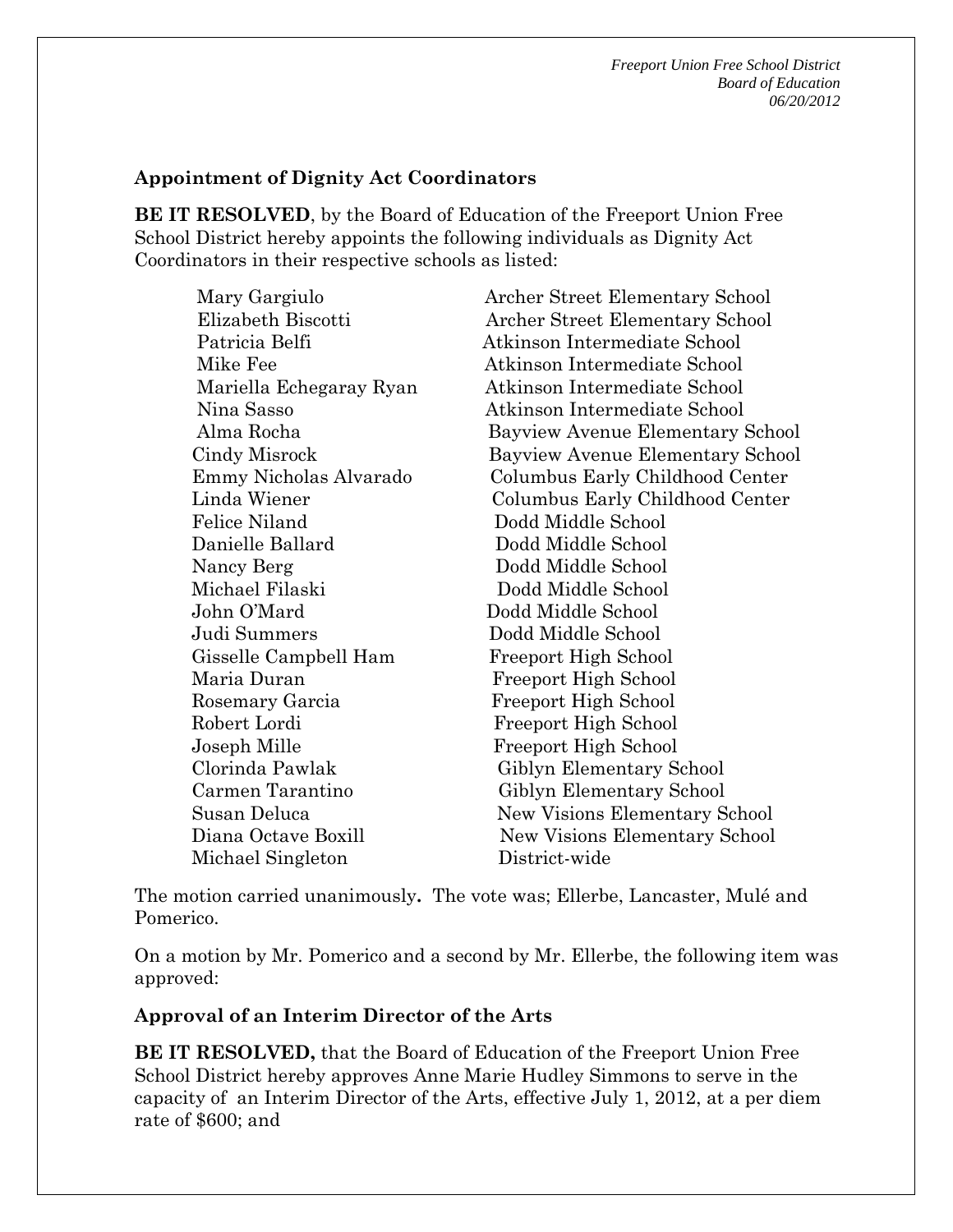**BE IT FURTHER RESOLVED**, that the Board of Education of the Freeport Union Free School District authorizes the Superintendent (or his designee) to execute said agreements on its behalf.

The motion carried unanimously**.** The vote was; Ellerbe, Lancaster, Mulé and Pomerico.

On a motion by Ms. Lancaster and a second by Mr. Ellerbe, the following item was approved:

# **Approval of a Service Agreement with School Aid Specialists**

**BE IT RESOLVED**, that the Board of Education of the Freeport Union Free School District hereby appoints School Aid Specialists to review the District's Special Education applications for state aid for students educated in 2010-11 and 2011-12 for a fee of fifteen percent of the increased revenue resulting from their findings and actions, not to exceed \$50,000 in total.

The motion carried unanimously**.** The vote was; Ellerbe, Lancaster, Mulé and Pomerico.

On a motion by Mr. Ellerbe and a second by Ms. Lancaster, the following item was approved:

# **Budget Transfer-General Fund – June 2012**

**BE IT RESOLVED**, that the Board of Education of the Freeport Union Free School District here by approves a Budget Transfer for the General Fund for June 2012.

The motion carried unanimously**.** The vote was; Ellerbe, Lancaster, Mulé and Pomerico.

On a motion by Mr. Pomerico and a second by Mr. Ellerbe, the following item was approved:

#### **Authorization to Sign an Intergovernmental Agreement with Freeport Electric**

**BE IT RESOLVED**, that the Board of Education of the Freeport Union Free School District hereby authorizes the President of the Board of Education of the Freeport Union Free School District to sign the Intergovernmental Fiber Optic Agreement between the Village of Freeport and the Freeport Union Free School District effective May 1, 2012, in accordance with the conditions in the Agreement.

The motion carried unanimously**.** The vote was; Ellerbe, Lancaster, Mulé and Pomerico.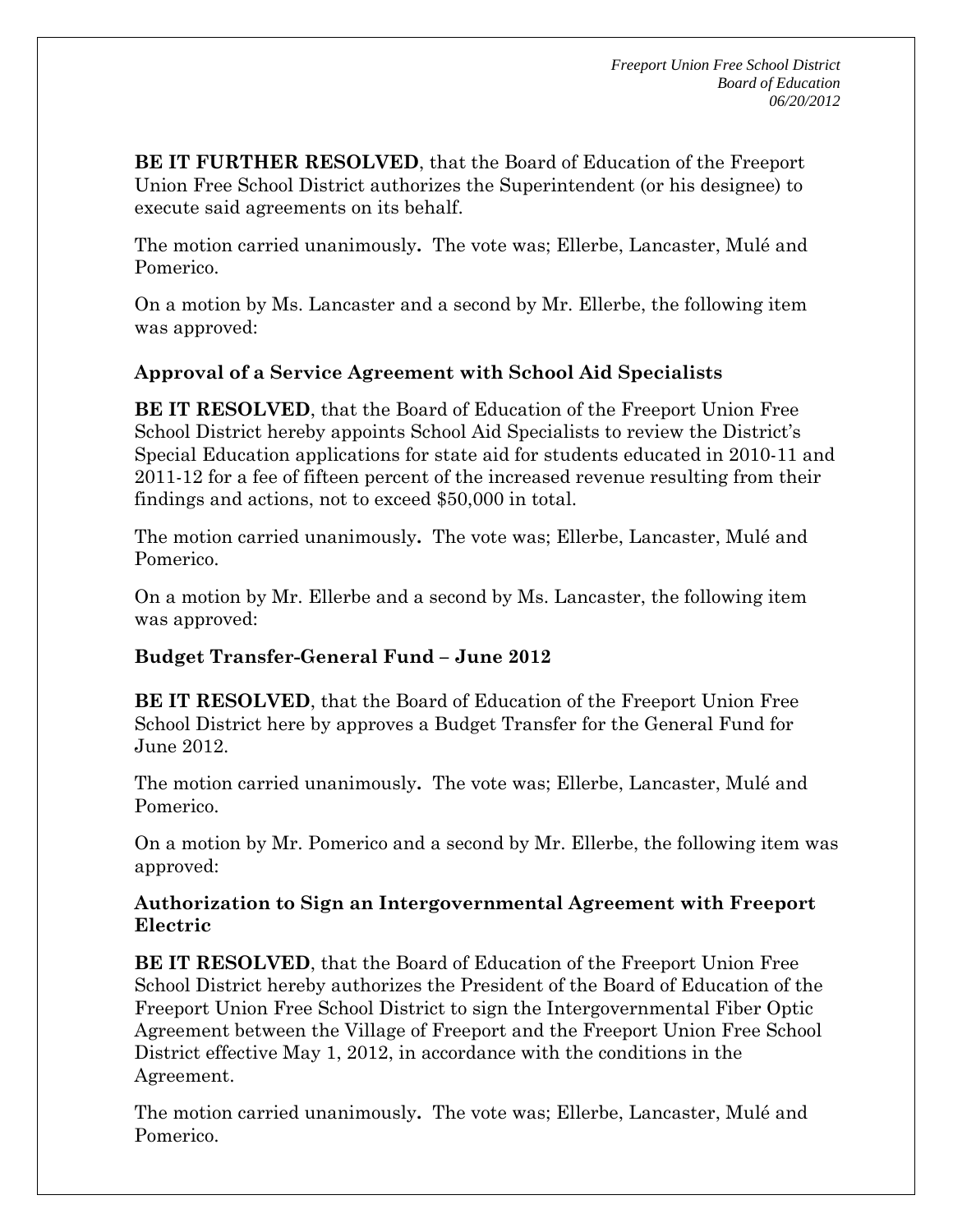On a motion by Ms. Lancaster and a second by Mr. Ellerbe, the following item was approved:

# **Approval to Refinance a Lease Agreement**

**BE IT RESOLVED,** that the Board of Education of the Freeport Union Free School District hereby approves the lease agreement as attached:

The motion carried unanimously**.** The vote was; Ellerbe, Lancaster, Mulé and Pomerico.

On a motion by Mr. Ellerbe and a second by Mr. Pomerico, the following item was approved:

# **Approval of the OMNI 403(b) Contract**

**BE IT RESOLVED**, that the Board of Education of the Freeport Union Free School District hereby approves the contract for the District to participate in the new OMNI Preferred Provider Program ™ at \$8,340 for 2012 -13 school-year.

The motion carried unanimously**.** The vote was; Ellerbe, Lancaster, Mulé and Pomerico.

On a motion by Mr. Pomerico and a second by Mr. Ellerbe, the following item was approved:

# **Transfer of Funds to Reserves**

# **Capital Reserve Fund (Facilities Improvement Program)**

**BE IT RESOLVED**, that the Board of Education of the Freeport Union Free School District hereby authorizes the transfer up to \$1,500,000 to the Capital Reserve Fund from the District's existing fund balance to finance Capital Reserve Fund (Facilities Improvement Program) – Freeport Public Schools, for the purpose of building renovations.

# **Retirement Contribution Reserve**

**BE IT RESOLVED,** that the Board of Education of the Freeport Union Free School District hereby authorizes the transfer up to \$400,000 to the Retirement Contribution Reserve from the District's existing fund balance to finance retirement contributions to the New York State and Local Employees' Retirement System.

# **Worker's Compensation Reserve**

**BE IT RESOLVED,** that the Board of Education of the Freeport Union Free School District hereby authorizes the transfer up to \$400,000 to the Worker's Compensation Reserve from the District's existing fund balance to finance worker's compensation claims to employees.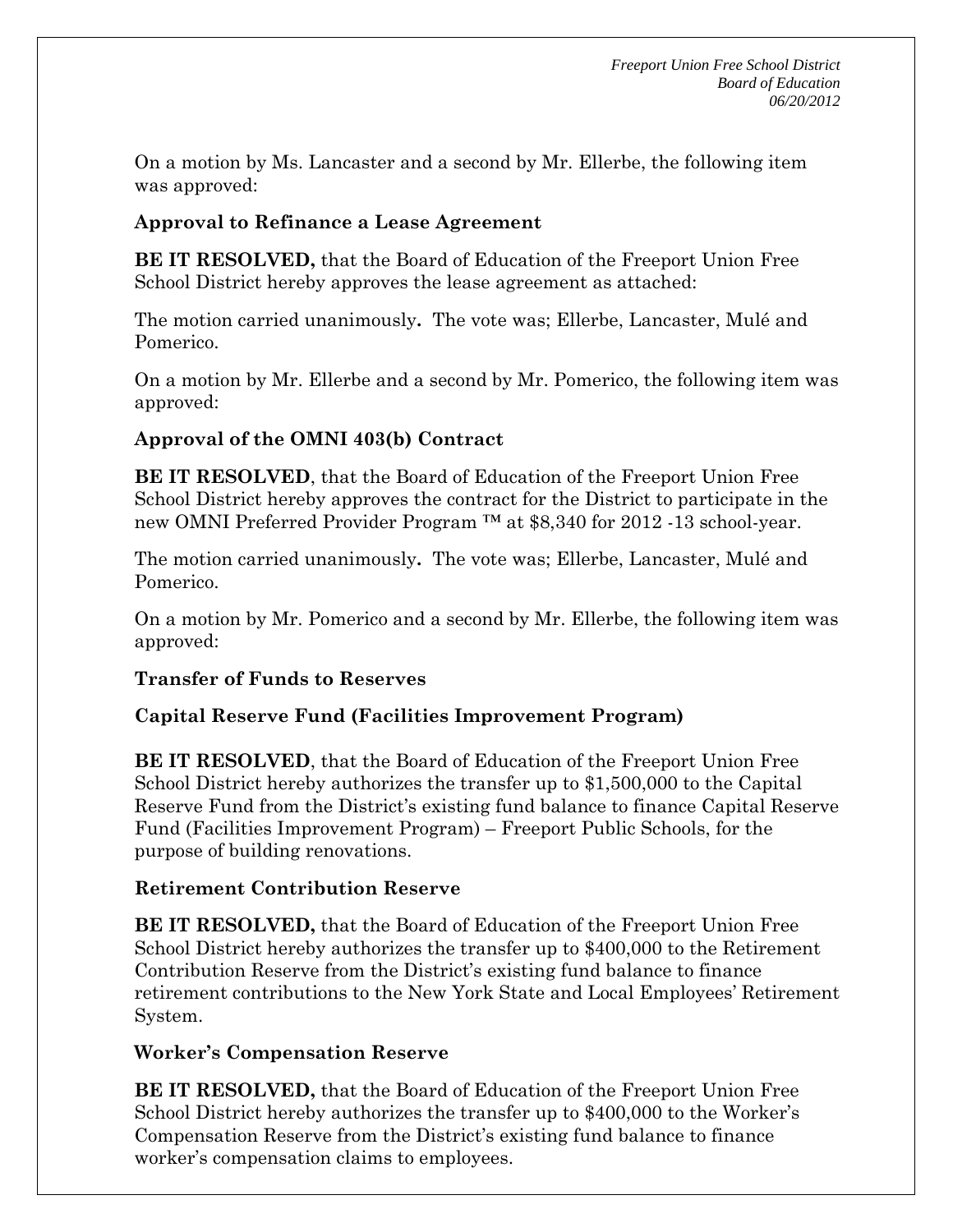The motion carried unanimously**.** The vote was; Ellerbe, Lancaster, Mulé and Pomerico.

On a motion by Ms. Lancaster and a second by Mr. Ellerbe, the following item was approved:

# **Approval of a Contract with PMA**

**BE IT RESOLVED**, that the Board of Education of the Freeport Union Free School District hereby renews the appointment of PMA Management Corp as third party administrator of the District's workers' compensation program effective July 1, 2012 for three years at the annual flat rate of \$20,500.

The motion carried unanimously**.** The vote was; Ellerbe, Lancaster, Mulé and Pomerico.

On a motion by Mr. Ellerbe and a second by Mr. Pomerico, the following item was approved:

# **Acceptance of Bids**

# **Acceptance of Bid Award for Ceiling Replacement at Freeport High School**

**BE IT RESOLVED,** that the Board of Education of the Freeport Union Free District hereby awards the contract, as listed in the attached Bid Award for the Ceiling Replacement at Freeport High School, Base Bid at a cost of \$132,500 to Hi- Lume Corporation.

### **Acceptance of Bid Award for HVAC Upgrades at Freeport High School, Leo F. Giblyn School and Bayview Avenue School**

**BE IT RESOLVED,** that the Board of Education of the Freeport Union Free School District hereby awards the contracts, as listed in the attached Bid Award for the HVAC Upgrades at Freeport High School, Base Bid and Alternates #1, #2, and #3 at a cost of \$360,000 to Xtraire, Inc.

**BE IT FURTHER RESOLVED**, that the Board of Education of the Freeport Union Free School District hereby awards the contract, as listed in the attached Bid Award for the HVAC Upgrades at Leo F. Giblyn School, Base Bid and Alternates #1, and #2 at a cost of \$158,150 to JNS Heating Services, Inc.

**BE IT FURTHER RESOLVED**, that the Board of Education of the Freeport Union Free School District hereby awards the contract, as listed in the attached Bid Award for the HVAC Upgrades at Bayview Avenue School, Base Bid at a cost of \$249,000 to Hi-Tech Air Conditioning.

**Acceptance of Bid Award for Masonry Replacement at J. W. Dodd Middle School**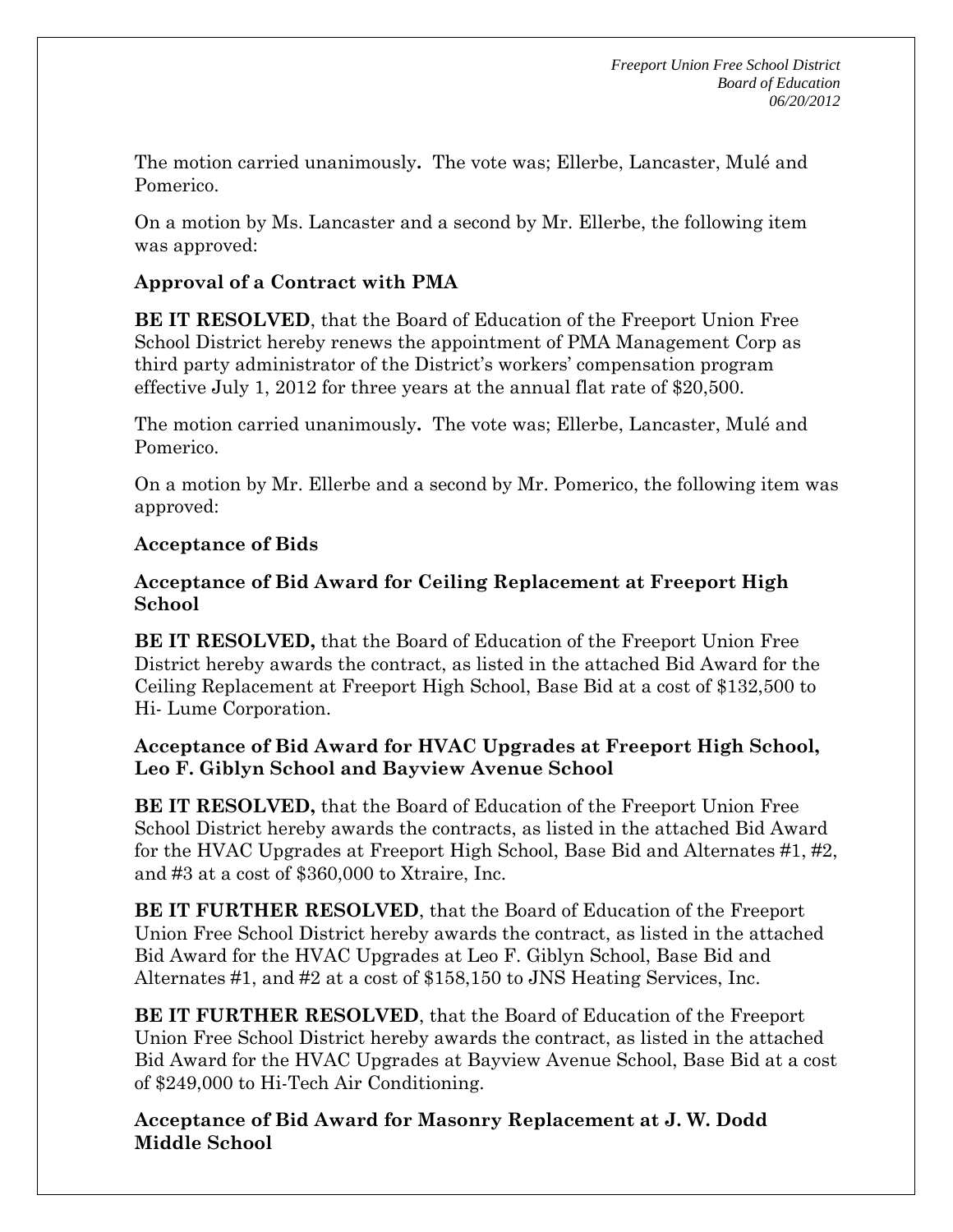**BE IT RESOLVED,** that the Board of Education of the Freeport Union Free School District hereby awards the contract for the Masonry Replacement Project at J.W. Dodd Middle School, Base Bid and Alternates 1 through 5 at a cost of \$107,686 to A-1 Construction & Renovation, Inc., as listed in the attached Bid Award.

The motion carried unanimously**.** The vote was; Ellerbe, Lancaster, Mulé and Pomerico.

On a motion by Mr. Pomerico and a second by Mr. Ellerbe, the following item was approved:

**Rejection of Bids for Window Replacement at Freeport High School and Toilet Room Upgrades at Leo F. Giblyn School, Caroline G. Atkinson School, Bayview Avenue School and J.W. Dodd Middle School** 

**WHEREAS,** the Board of Education of the Freeport Union Free School District advertised for bids for "Window & Ceiling Replacements" at Freeport High School on April 12, 2012; and "Toilet Room Upgrades" at Leo F. Giblyn School, Caroline G. Atkinson School, Bayview Avenue School and Dodd Middle School on May 10, 2012;

**WHEREAS,** said bids were received and opened by the School District on May 8, 2012; and May 23, 2012, respectively;

**WHEREAS,** the School District Administration has reviewed the bids submitted by the vendors;

**WHEREAS,** based upon their review, the School District Administration recommends that the Board of Education of the Freeport Union Free School District reject such bids related to "Window Replacements" at Freeport High School; and "Toilet Room Upgrades" at Leo F. Giblyn School, Caroline G. Atkinson School, Bayview Avenue School and J.W. Dodd Middle School; and readvertise for new bids for "Window Replacements" at Freeport High School; and "Toilet Room Upgrades" at Leo F. Giblyn School, Caroline G. Atkinson School, Bayview Avenue School and J.W. Dodd Middle School;

**WHEREAS,** the Board of Education has determined that the best interests of the School District are not promoted by award of these contracts at this time;

**NOW, THEREFORE, BE IT RESOLVED**, that the Board of Education of the Freeport Union Free School District hereby rejects the bid submitted and received "Window Replacements" at Freeport High School on May 8th, 2012 and "Toilet Room Upgrades" at Leo F. Giblyn School, Caroline G. Atkinson School, Bayview Avenue School, and Dodd Middle School on May 10, 2012.

The motion carried unanimously**.** The vote was; Ellerbe, Lancaster, Mulé and Pomerico.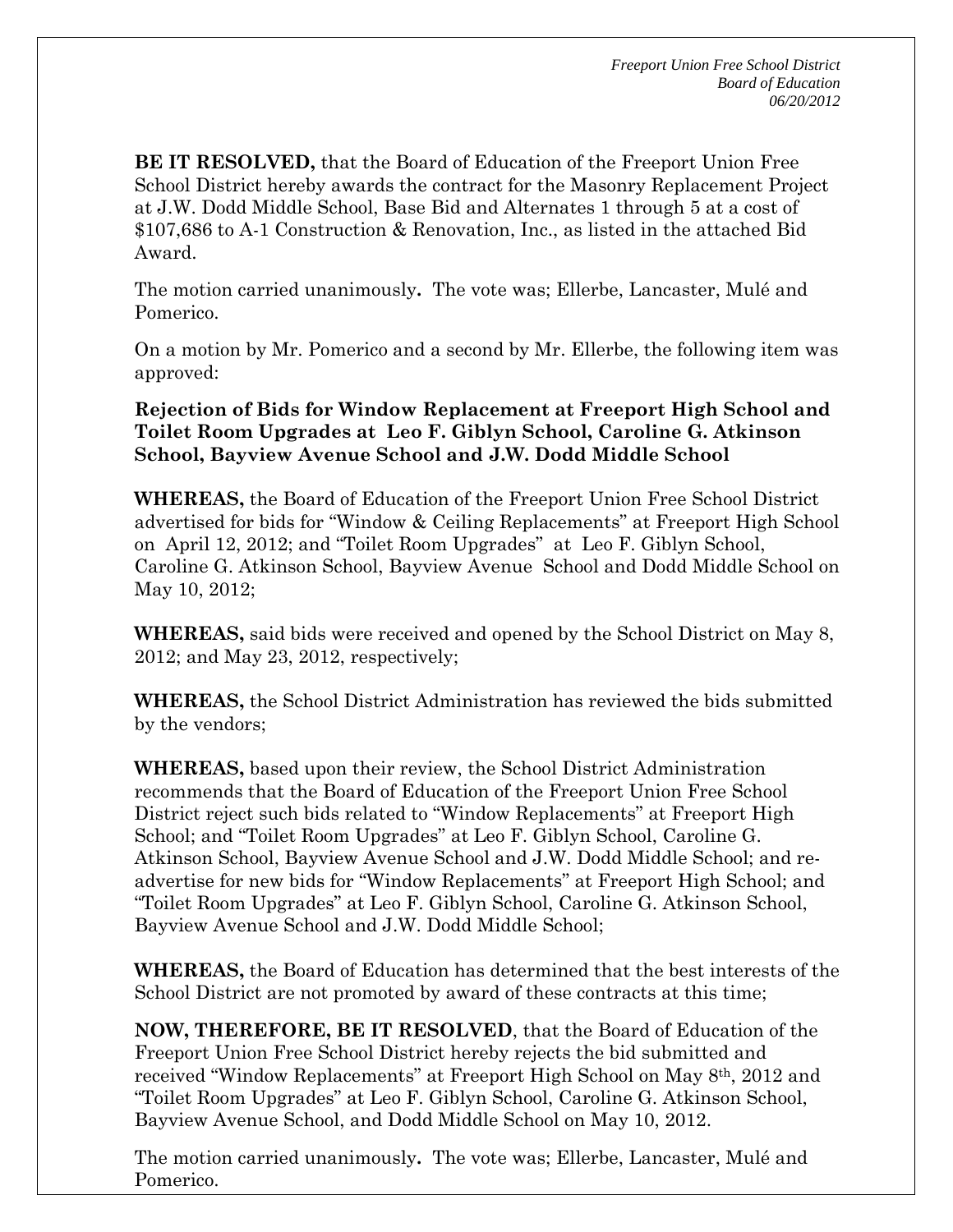On a motion by Ms. Lancaster and a second by Mr. Ellerbe, the following item was approved:

# **Approval of a BOCES Equipment Agreement**

**BE IT RESOLVED,** that the Board of Education of the Freeport Union Free School District hereby approves the Equipment Agreement between Freeport Union Free School District and the Board of Cooperative Educational Services (BOCES).

The motion carried unanimously**.** The vote was; Ellerbe, Lancaster, Mulé and Pomerico.

On a motion by Mr. Pomerico and a second by Mr. Ellerbe, the following item was approved:

### **Acceptance of Scholarships**

**BE IT RESOLVED**, that the Board of Education of the Freeport Union Free School District hereby accepts with gratitude a scholarship to be known as **"The Ernest J. Kight, Jr. Leadership Award."** This scholarship, in the amount of \$250, will be awarded as per the criteria set forth by the donor. This scholarship is made possible through FHS-FTA/FTAA.

**BE IT ALSO RESOLVED**, that the Board of Education of the Freeport Union Free School District hereby accepts with gratitude a scholarship to be known as "**The Verizon FiOS Ernest J. Kight, Jr. Scholar-Athlete Award**", to be awarded to one boy and one girl in the amount of \$250 each for a total of \$500. These scholarships will be awarded as per the criteria set forth by the donor. This scholarship is made possible through Verizon FiOS.

**BE IT FURTHER RESOLVED**, that the Board of Education of the Freeport Union Free School District hereby accepts with gratitude a scholarship to be known as "**The Media, Communications and Public Relations Scholarship**", in the amount of \$250 and will be awarded as per the criteria set forth by the donor. This scholarship is made possible through Zimmerman Communications.

The motion carried unanimously**.** The vote was; Ellerbe, Lancaster, Mulé and Pomerico.

### **Questions from the Public**

The public was given the opportunity to address the Board of Education. Each speaker was allowed to address the Board for four minutes on any topic.

# **Executive Session**